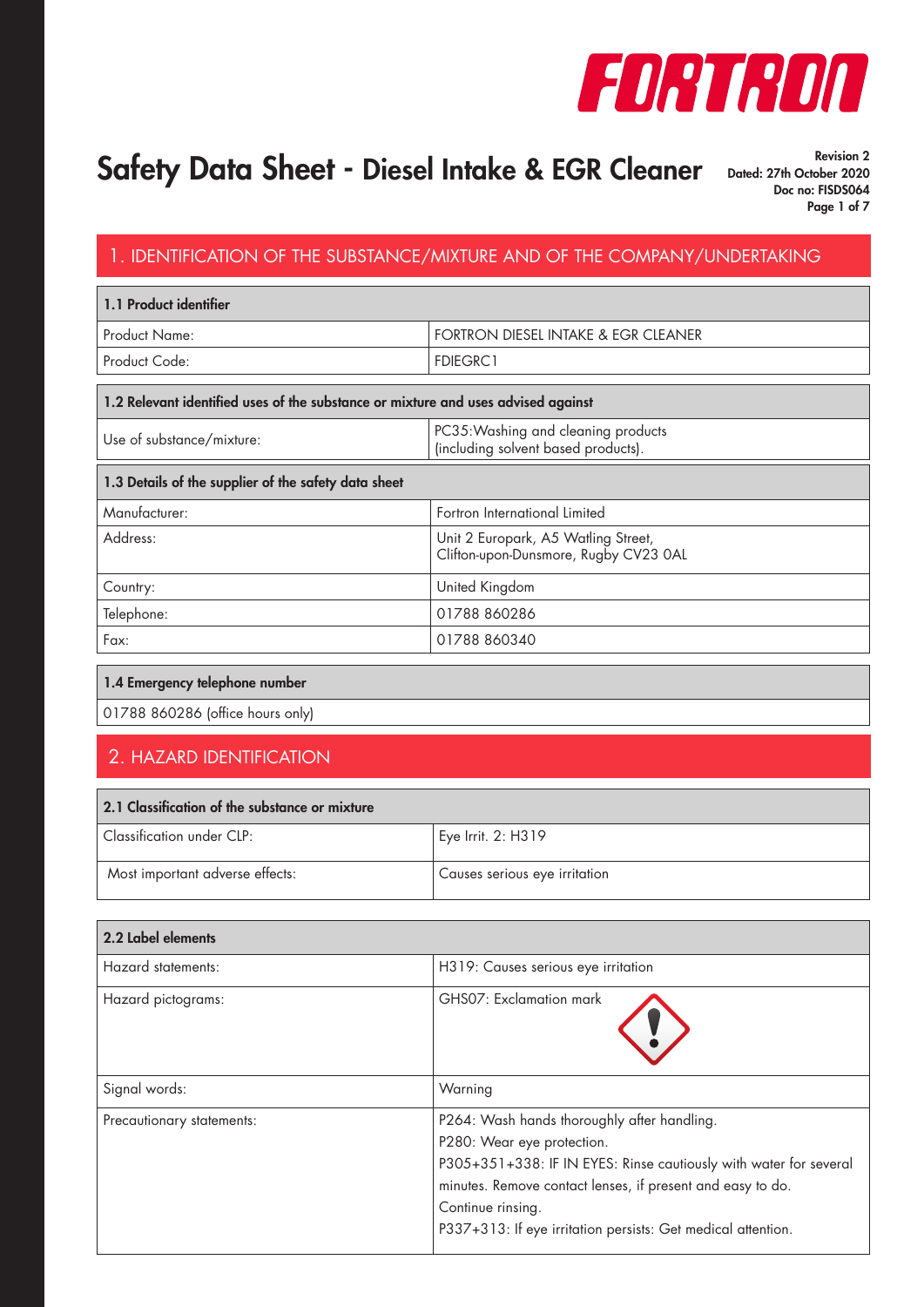#### 2.3 Other Hazards

PBT: This product is not identified as a PBT/vPvB substance.

#### 3. COMPOSITION/INFORMATION ON INGREDIENTS

| 3.2 Mixtures           |            |                                                                                |                           |         |
|------------------------|------------|--------------------------------------------------------------------------------|---------------------------|---------|
| Hazardous Ingredients: |            |                                                                                |                           |         |
|                        |            | 2-(2-BUTOXYETHOXY)ETHANOL - REACH registered number(s): 01-2119475104-44       |                           |         |
| <b>EINECS</b>          | <b>CAS</b> | PBT/WEL                                                                        | <b>CLP Classification</b> | Percent |
| 203-961-6              | 112-34-5   |                                                                                | Eye Irrit. 2: H319        | 10-30%  |
|                        |            | (2-METHOXYMETHYLETHOXY)PROPANOL - REACH registered number(s): 01-2119450011-60 |                           |         |
| <b>EINECS</b>          | <b>CAS</b> | PBT/WEL                                                                        | <b>CLP</b> Classification | Percent |
| 252-104-2              | 34590-94-8 | Substance with a Community<br>workplace exposure limit.                        |                           | 10-30%  |
|                        |            | PROPANE-1,2-DIOL - REACH registered number(s): 01-2119456809-23                |                           |         |
| <b>EINECS</b>          | <b>CAS</b> | PBT/WEL                                                                        | <b>CLP</b> Classification | Percent |
| 200-338-0              | 57-55-6    | Substance with a Community<br>workplace exposure limit.                        |                           | 10-30%  |

### 4. FIRST AID MEASURES

| 4.1 Description of first aid measures                                          |                                                                                                                                        |                                                                                                                                   |  |
|--------------------------------------------------------------------------------|----------------------------------------------------------------------------------------------------------------------------------------|-----------------------------------------------------------------------------------------------------------------------------------|--|
| Skin contact:                                                                  |                                                                                                                                        | Remove all contaminated clothes and footwear immediately unless stuck to skin. Wash immediately with<br>plenty of soap and water. |  |
| Eye contact:                                                                   |                                                                                                                                        | Bathe the eye with running water for 15 minutes. Consult a doctor.                                                                |  |
| Ingestion:                                                                     | Wash out mouth with water. Do not induce vomiting. If conscious, give half a litre of water to drink<br>immediately. Consult a doctor. |                                                                                                                                   |  |
| Inhalation:                                                                    | Remove casualty from exposure ensuring one's own safety whilst doing so.                                                               |                                                                                                                                   |  |
| 4.2 Most important symptoms and effects, both acute and delayed                |                                                                                                                                        |                                                                                                                                   |  |
| Skin contact:                                                                  | There may be mild irritation at the site of contact                                                                                    |                                                                                                                                   |  |
| Eye contact:                                                                   | There may be irritation and redness. The eyes may water profusely                                                                      |                                                                                                                                   |  |
| Ingestion:                                                                     | There may be soreness and redness of the mouth and throat. Nausea and stomach pain may occur.                                          |                                                                                                                                   |  |
| Inhalation:                                                                    | There may be irritation of the throat with a feeling of tightness in the chest.                                                        |                                                                                                                                   |  |
| Delayed /<br>immediate effects:                                                | Immediate effects can be expected after short-term exposure.                                                                           |                                                                                                                                   |  |
| 4.3 Indication of any immediate medical attention and special treatment needed |                                                                                                                                        |                                                                                                                                   |  |
|                                                                                | Eye bathing equipment should be available on the premises.<br>Immediate / special treatment:                                           |                                                                                                                                   |  |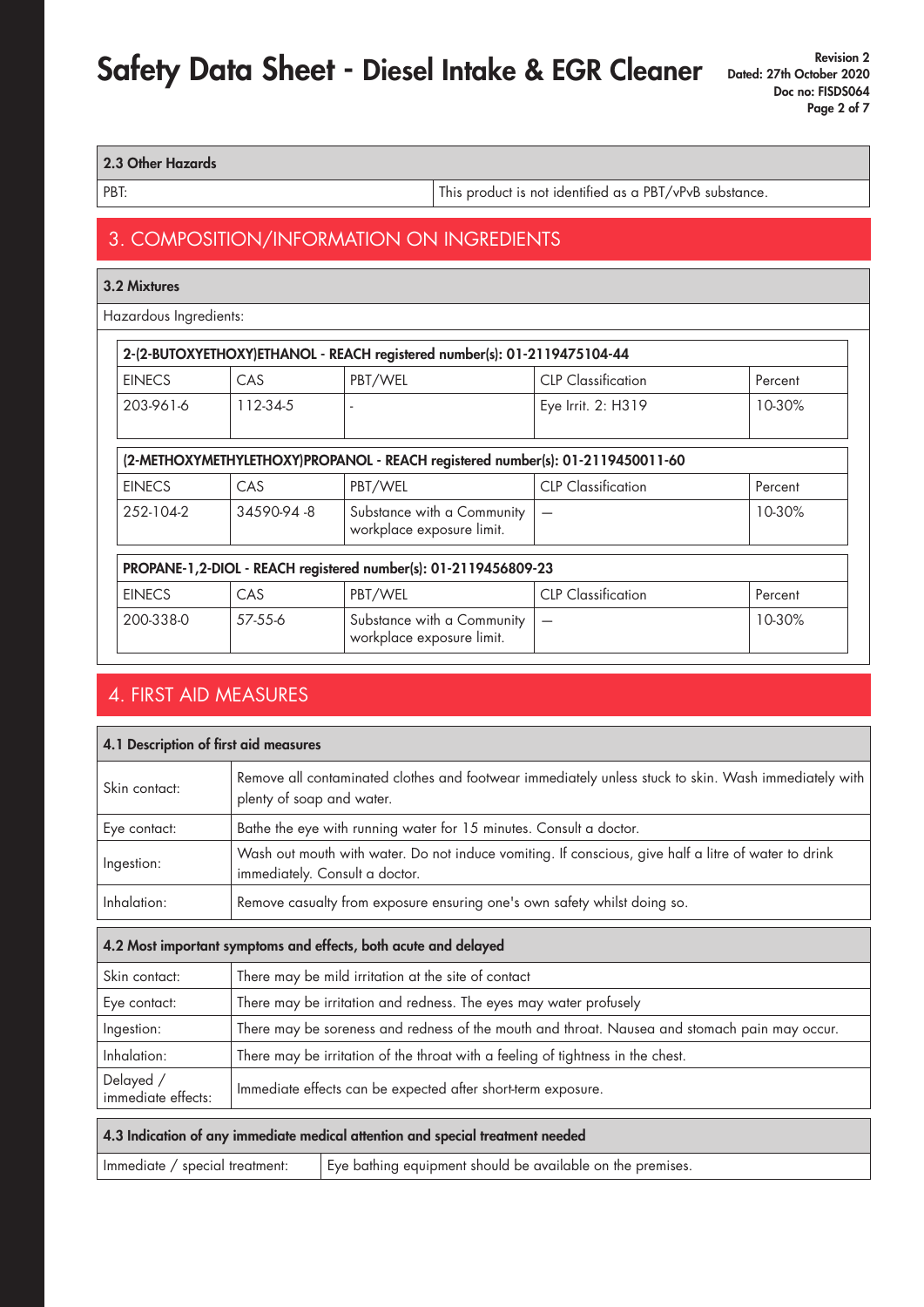| 5. FIRE-FIGHTING MEASURES                                               |                                                                                                                                                                        |  |  |  |
|-------------------------------------------------------------------------|------------------------------------------------------------------------------------------------------------------------------------------------------------------------|--|--|--|
| 5.1 Extinguishing media                                                 |                                                                                                                                                                        |  |  |  |
| <b>Extinguishing Media:</b>                                             | Suitable extinguishing media for the surrounding fire should be used.<br>Use water spray to cool containers.                                                           |  |  |  |
| 5.2 Special hazards arising from the substance or mixture               |                                                                                                                                                                        |  |  |  |
| Exposure hazards:                                                       | In combustion emits toxic fumes.                                                                                                                                       |  |  |  |
| 5.3 Advice for fire-fighters                                            |                                                                                                                                                                        |  |  |  |
| Advice for fire-fighters:                                               | Wear self-contained breathing apparatus. Wear protective clothing to<br>prevent contact with skin and eyes.                                                            |  |  |  |
| 6. ACCIDENTAL RELEASE MEASURES                                          |                                                                                                                                                                        |  |  |  |
| 6.1 Personal precautions, protective equipment and emergency procedures |                                                                                                                                                                        |  |  |  |
| Personal precautions:                                                   | Do not attempt to take action without suitable protective clothing - see<br>section 8 of SDS. Turn leaking containers leak-side up to prevent the<br>escape of liquid. |  |  |  |
| 6.2 Environmental precautions                                           |                                                                                                                                                                        |  |  |  |
| Environmental precautions:                                              | Do not discharge into drains or rivers. Contain the spillage using<br>bunding                                                                                          |  |  |  |
| 6.3 Methods and material for containment and cleaning up                |                                                                                                                                                                        |  |  |  |
| Clean-up procedures:                                                    | Absorb into dry earth or sand. Transfer to a closable, labelled<br>salvage container for disposal by an appropriate method.                                            |  |  |  |
| 6.4 Reference to other sections                                         |                                                                                                                                                                        |  |  |  |
| Reference to other sections                                             | Refer to section 8 of SDS                                                                                                                                              |  |  |  |
| 7. HANDLING AND STORAGE                                                 |                                                                                                                                                                        |  |  |  |
| 7.1 Precautions for safe handling                                       |                                                                                                                                                                        |  |  |  |
| <b>Handling requirements:</b>                                           | Avoid direct contact with the substance. Ensure there is<br>sufficient ventilation of the area. Avoid the formation or<br>spread of mists in the air.                  |  |  |  |

| 7.2 Conditions for safe storage, including any incompatibilities |                                                                          |  |
|------------------------------------------------------------------|--------------------------------------------------------------------------|--|
| <b>Storage conditions:</b>                                       | Store in a cool, well ventilated area. Keep container tightly<br>closed. |  |
| 7.3 Specific end use(s)                                          |                                                                          |  |
| Specific end use(s):                                             | No data available.                                                       |  |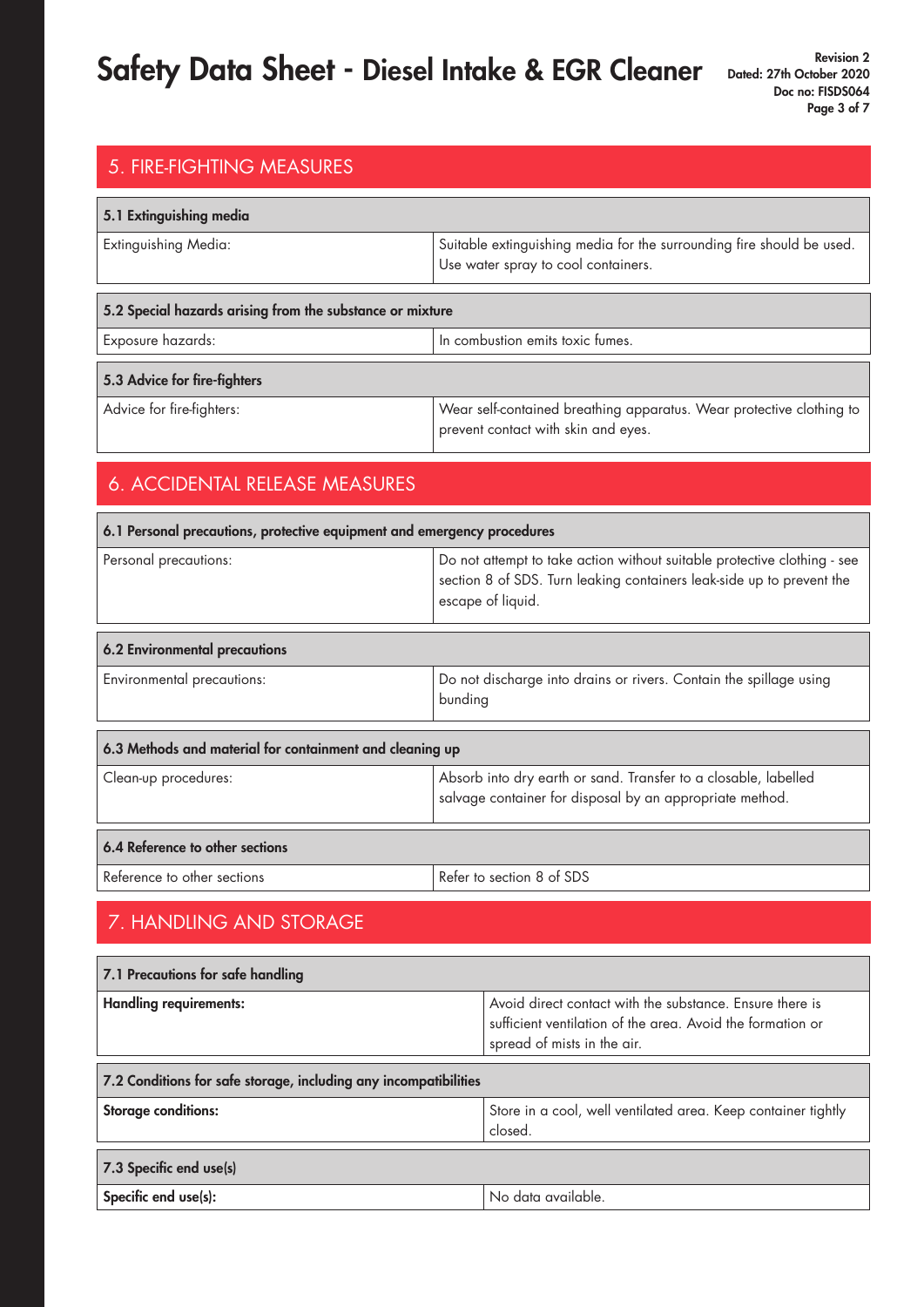### 8. EXPOSURE CONTROLS/PERSONAL PROTECTION

| 8.1 Controls parameters                                                      |                                 |                                                                            |                                             |                          |                |
|------------------------------------------------------------------------------|---------------------------------|----------------------------------------------------------------------------|---------------------------------------------|--------------------------|----------------|
| Hazardous ingredients:                                                       |                                 |                                                                            | 2-(2-BUTOXYETHOXY)ETHANOL                   |                          |                |
|                                                                              | Workplace exposure limits:      |                                                                            | Respirable dust                             |                          |                |
| State                                                                        | 8hr TWA                         | 15min STEL                                                                 |                                             | 8 hour TWA               | 15min. STEL    |
| UK                                                                           | $67.5 \text{ mg/m}$ 3           | 101.2 mg/m3                                                                |                                             | $\overline{\phantom{a}}$ |                |
|                                                                              | (2-METHOXYMETHYLETHOXY)PROPANOL |                                                                            |                                             |                          |                |
| UK                                                                           | 50ppm(sk)                       |                                                                            |                                             | $\overline{\phantom{a}}$ |                |
| PROPANE-1, 2-DIOL                                                            |                                 |                                                                            |                                             |                          |                |
| EU                                                                           | 474mg/m3                        | ÷,                                                                         |                                             | ä,                       | $\blacksquare$ |
| <b>DNEL/PNEC Values</b>                                                      |                                 |                                                                            |                                             |                          |                |
| DNEL / PNEC<br>No data available                                             |                                 |                                                                            |                                             |                          |                |
| 8.2 Exposure controls                                                        |                                 |                                                                            |                                             |                          |                |
| Ensure there is sufficient ventilation of the area.<br>Engineering measures: |                                 |                                                                            |                                             |                          |                |
| Respiratory protection:                                                      |                                 | Self-contained breathing apparatus must be available in case of emergency. |                                             |                          |                |
| Hand protection:                                                             |                                 | Protective gloves.                                                         |                                             |                          |                |
| Eye protection:                                                              |                                 |                                                                            | Safety glasses. Ensure eye bath is to hand. |                          |                |
| Skin protection:                                                             |                                 | Protective clothing.                                                       |                                             |                          |                |

### 9. PHYSICAL AND CHEMICAL PROPERTIES

| 9.1 Information on basic physical and chemical properties |                      |                              |                    |  |
|-----------------------------------------------------------|----------------------|------------------------------|--------------------|--|
| State:                                                    | Liquid               | Flash point:                 | >70                |  |
| Colour:                                                   | Colourless           | Autoflammability°C:          | >200               |  |
| Odour:                                                    | Characteristic odour | Relative density:            | 0.995 typical      |  |
| Evaporation rate:                                         | Slow                 | Melting point/range°C:       | No data available. |  |
| Oxidising:                                                | Not applicable       | Part.coeff. n-octanol/water: | No data available. |  |
| Solubility in water:                                      | Soluble.             | Vapour pressure:             | No data available. |  |
| Viscosity:                                                | Non-viscous          | pH:                          | Approx. 7          |  |
| Boiling point/range°C:                                    | 100                  |                              |                    |  |
| Flammability limits %: lower:                             | No data available    | Upper:                       | No data available. |  |

#### 9.2 Other information

Other information:  $\vert$  No data available.

### 10. STABILITY AND REACTIVITY

10.1 Reactivity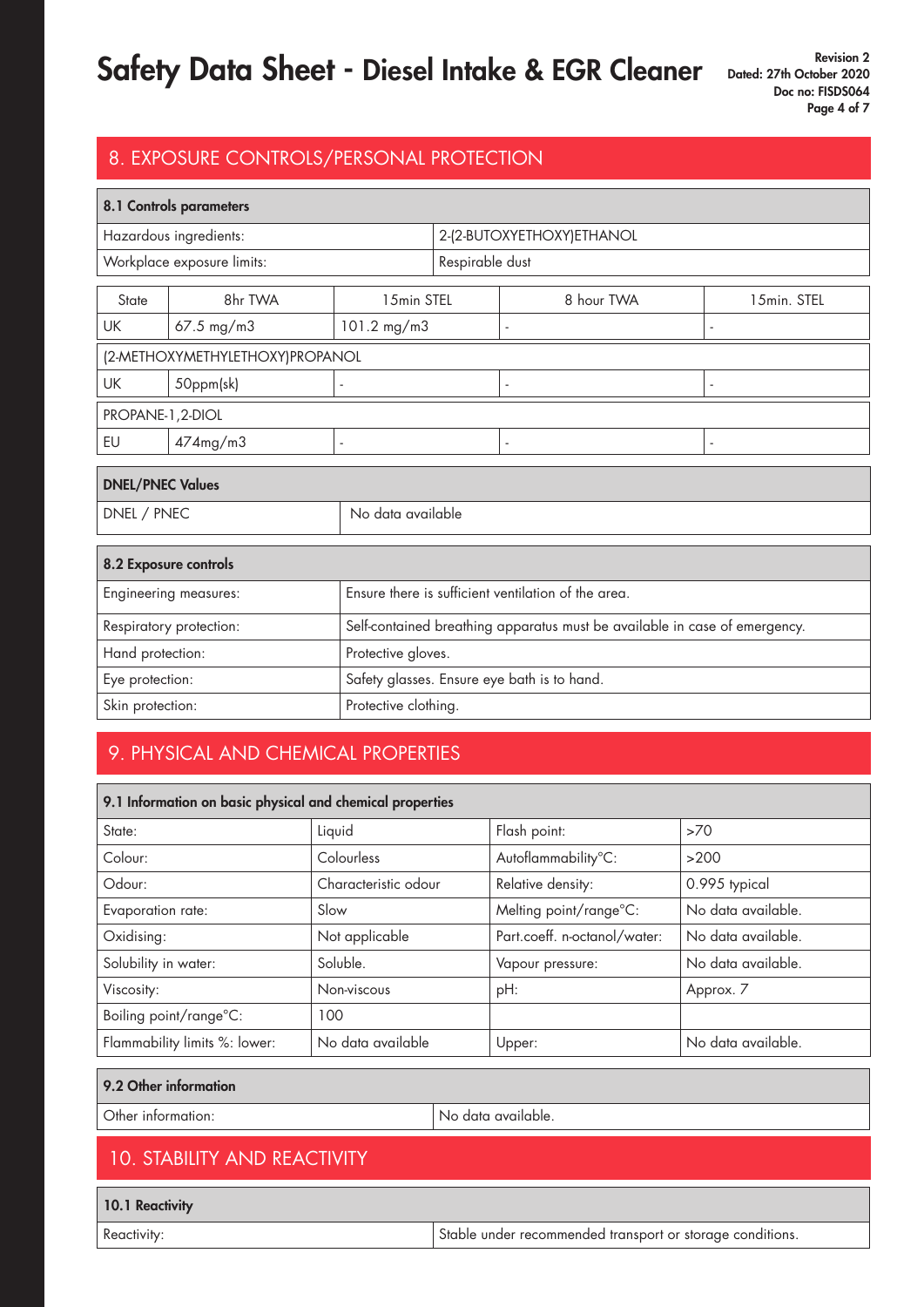| 10.2 Chemical stability                |                                                                                                                                                                     |
|----------------------------------------|---------------------------------------------------------------------------------------------------------------------------------------------------------------------|
| Chemical stability:                    | Stable under normal conditions                                                                                                                                      |
|                                        |                                                                                                                                                                     |
| 10.3 Possibility of hazardous reaction |                                                                                                                                                                     |
| Hazardous reactions:                   | Hazardous reactions will not occur under normal transport or storage<br>conditions. Decomposition may occur on exposure to conditions or<br>materials listed below. |
|                                        |                                                                                                                                                                     |
| 10.4 Conditions to avoid               |                                                                                                                                                                     |
| Conditions to avoid:                   | Heat.                                                                                                                                                               |
| 10.5 Incompatible materials            |                                                                                                                                                                     |
| Materials to avoid:                    | Strong oxidising agents. Strong acids                                                                                                                               |
|                                        |                                                                                                                                                                     |
| 10.6 Hazardous decomposition products  |                                                                                                                                                                     |
| Haz. decomp. products:                 | In combustion emits toxic fumes                                                                                                                                     |

### 11. TOXICOLOGICAL INFORMATION

| 11.1 Information on toxicological effects |            |                  |             |
|-------------------------------------------|------------|------------------|-------------|
| Hazardous Ingredients:                    |            |                  |             |
| 2-(2-BUTOXYETHOXY)ETHANOL                 |            |                  |             |
| <b>ORL</b>                                | <b>MUS</b> | LD50             | 6050mg/kg   |
| <b>ORL</b>                                | <b>RAT</b> | LD <sub>50</sub> | 4500mg/kg   |
| (2-METHOXYMETHYLETHOXY)PROPANOL           |            |                  |             |
| <b>DERMAL</b>                             | <b>RBT</b> | LD <sub>50</sub> | 9150mg/kg   |
| <b>ORAL</b>                               | <b>RAT</b> | LD <sub>50</sub> | >5000mg/kg  |
| PROPANE-1,2-DIOL                          |            |                  |             |
| <b>DERMAL</b>                             | <b>RBT</b> | LD <sub>50</sub> | >2000mg/kg  |
| <b>ORAL</b>                               | RAT        | LD <sub>50</sub> | >20000mg/kg |

#### Relevant hazards for product:

| Hazard                        | Route | Basis                 |
|-------------------------------|-------|-----------------------|
| Serious eye damage/irritation | OPT   | Hazardous: calculated |

| Symptoms/routes of exposure  |                                                                                                 |  |
|------------------------------|-------------------------------------------------------------------------------------------------|--|
| Skin contact:                | There may be mild irritation at the site of contact.                                            |  |
| Eye contact:                 | There may be irritation and redness. The eyes may water profusely.                              |  |
| Ingestion:                   | There may be soreness and redness of the mouth and throat. Nausea and stomach<br>pain may occur |  |
| Inhalation:                  | There may be irritation of the throat with a feeling of tightness in the chest                  |  |
| Delayed / immediate effects: | Immediate effects can be expected after short-term exposure.                                    |  |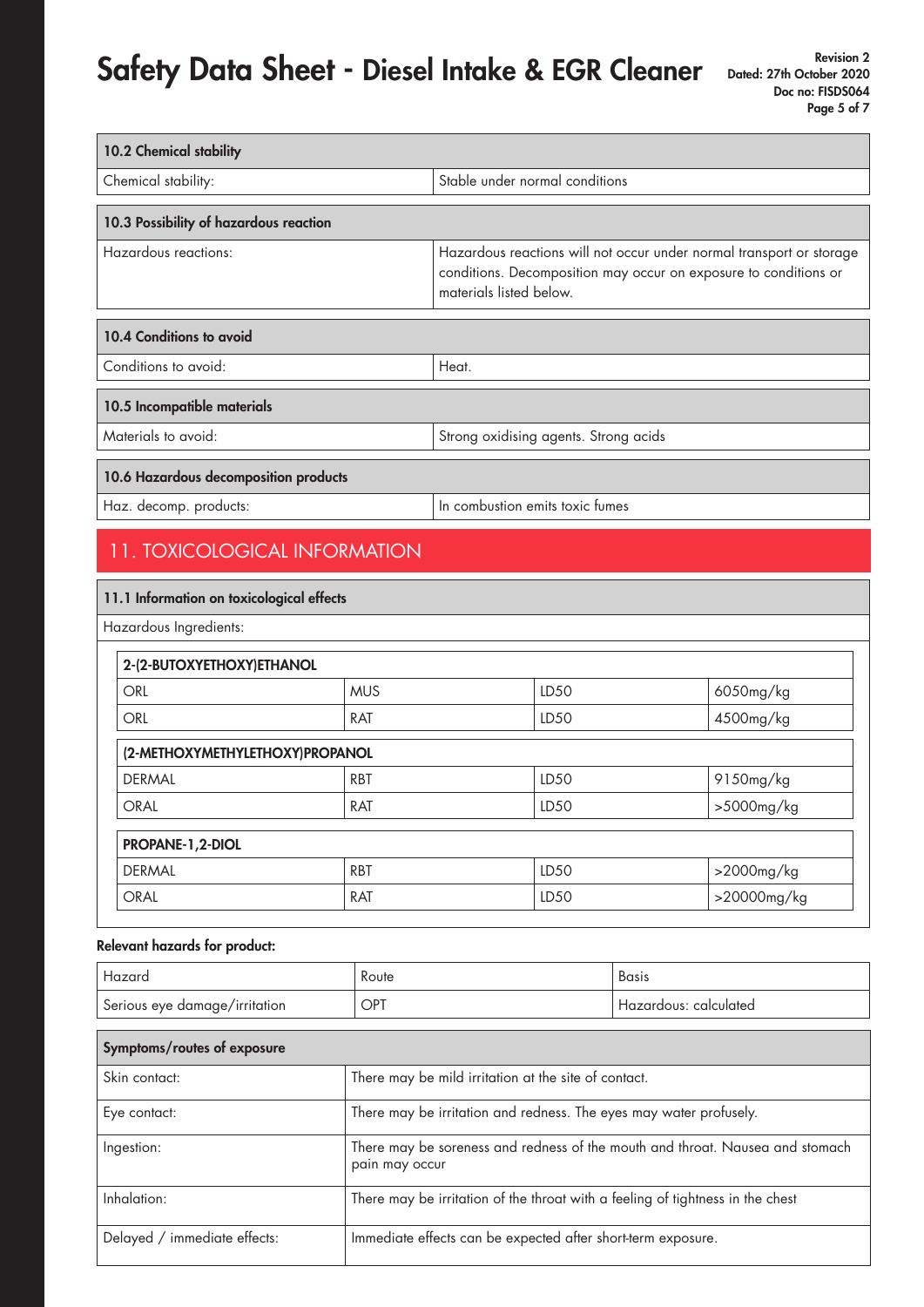| <b>12. ECOLOGICAL INFORMATION</b>       |                 |  |                                              |
|-----------------------------------------|-----------------|--|----------------------------------------------|
| 12.1 Toxicity                           |                 |  |                                              |
| Hazardous Ingredients:                  |                 |  |                                              |
| (2-METHOXYMETHYLETHOXY)PROPANOL         |                 |  |                                              |
| <b>DAPHNIA</b>                          | <b>48H EC50</b> |  | 1919mg/l                                     |
| <b>FISH</b>                             | 96H LC50        |  | $>1000$ mg/l                                 |
| GREEN ALGA (Selenastrum capricornutum)  | 96H ErC50       |  | >969mg/l                                     |
| PROPANE-1,2-DIOL                        |                 |  |                                              |
| Daphnia magna                           | <b>48H EC50</b> |  | > 4000mg/l                                   |
| RAINBOW TROUT (Oncorhynchus mykiss)     | 96H LC50        |  | 40613mg/l                                    |
| Scenedesmus Subspicatus                 | <b>48H EC50</b> |  | 19000mg/l                                    |
|                                         |                 |  |                                              |
| 12.2 Persistence and degradability      |                 |  |                                              |
| Persistence and degradability:          |                 |  | Biodegradable                                |
| 12.3 Bioaccumulative potential          |                 |  |                                              |
| Bioaccumulative potential               |                 |  | No bioaccumulation potential                 |
| 12.4 Mobility in soil                   |                 |  |                                              |
| Mobility                                |                 |  | Readily absorbed into soil. Soluble in water |
| 12 5 Decults of DRT and vDvR assessment |                 |  |                                              |

| 12.5 Results of PBT and vPvB assessment |                                              |  |
|-----------------------------------------|----------------------------------------------|--|
| PBT identification:                     | This product is not identified as a PBT/vPvB |  |
|                                         | substance.                                   |  |
|                                         |                                              |  |
| 12.6 Other adverse effects              |                                              |  |
| Other adverse effects:                  | Negligible ecotoxicity                       |  |

### 13. DISPOSAL CONSIDERATIONS

| <b>13.1 Waste treatment Methods</b> |                                                                                                                                                                                                                           |
|-------------------------------------|---------------------------------------------------------------------------------------------------------------------------------------------------------------------------------------------------------------------------|
| Disposal operations:                | Transfer to a suitable container and arrange for collection by<br>specialised disposal company.<br>NB: The user's attention is drawn to the possible existence of regional<br>or national regulations regarding disposal. |
|                                     |                                                                                                                                                                                                                           |

#### 14. TRANSPORT INFORMATION

| uass | classitication<br><b>AULIC</b><br>വറലെ<br>not<br>transbon.<br>וחרזי<br>1110 |
|------|-----------------------------------------------------------------------------|